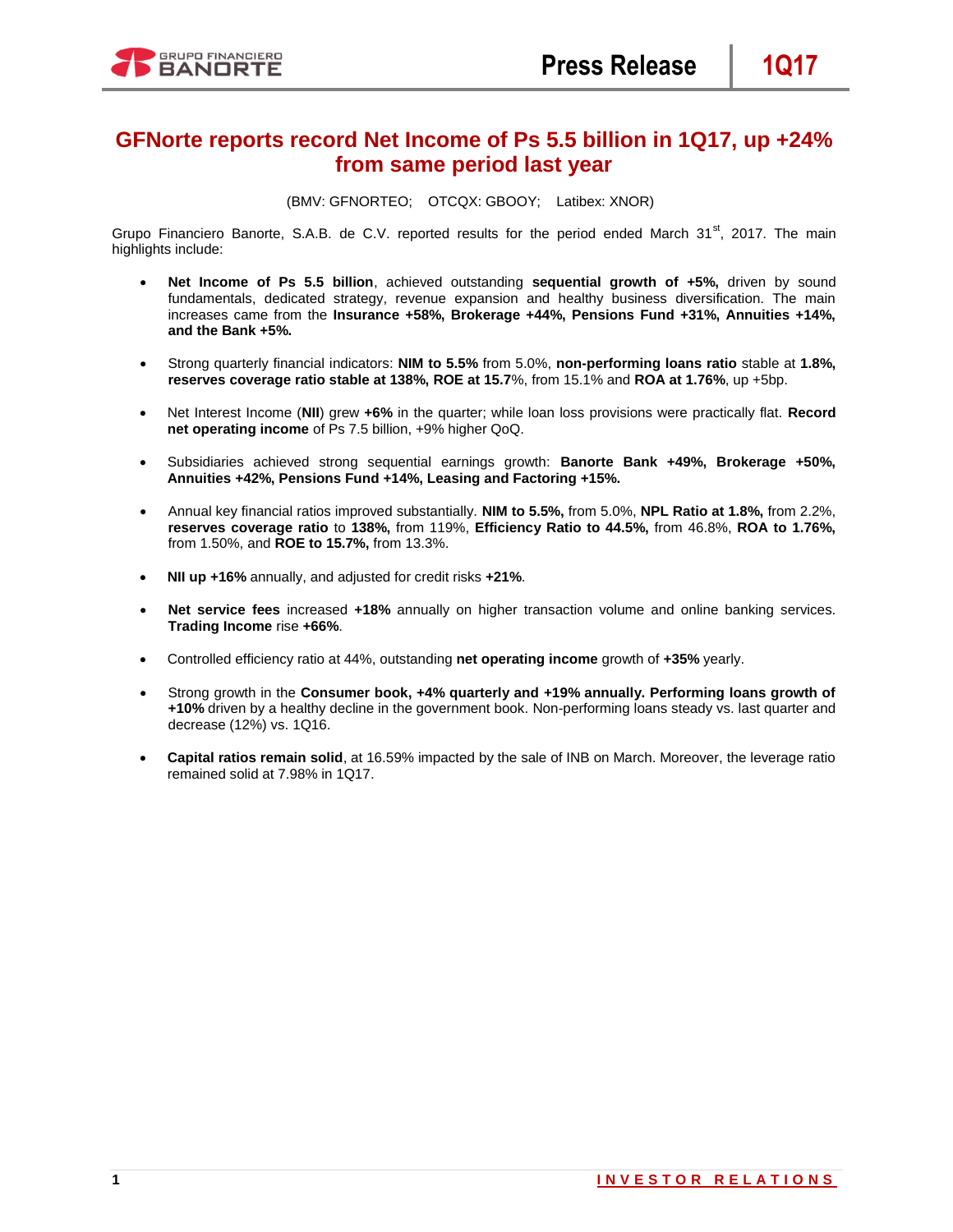

**Mexico City, April 27th, 2017.** Grupo Financiero Banorte (**GFNorte) reported Net Income of Ps 5.53 billion in 1Q17**, +24% YoY, as result of an adequate long-term strategy and sound diversification in the banking business.

"We started 2017 with a record first quarter. We achieved and exceeded our objectives and are in the path to become the best financial group in Mexico, in benefit of our clients, investors and colleagues" highlighted Marcos Ramírez Miguel CEO of GFNorte.



Profitability ratios reflected the implementation of strategic improvements: **NIM to 5.5%,** from 5.0%; **ROE to 15.7%,**  from 13.3% and **ROA to 1.8%,** from 1.5%.

| <b>GFNorte Key Figures</b>  | $1016*$ | $1Q17*$ | Change % |
|-----------------------------|---------|---------|----------|
| <b>Net Income</b>           | 4.462   | 5,527   | 24       |
| Net Interest Income         | 13.359  | 15,555  | 16       |
| <b>Net Operating Income</b> | 5.595   | 7.549   | 35       |
| <b>Performing Portfolio</b> | 516,858 | 569,062 | 10       |
| <b>Efficiency</b>           | 46.8%   | 44.5%   |          |
| <b>ROE</b>                  | 13.3%   | 15.7%   |          |
| <b>ROA</b>                  | 1.5%    | 1.8%    |          |

\*Million pesos

Subsidiaries achieved strong annual earnings growth: **Banorte Bank +49%, Brokerage +50%, Annuities +42%, Pensions Fund +14%** and **Leasing and Factoring +15%.**

Diversified and sound **Performing portfolio increased +10%,** driven by origination dynamics and focused strategy. **Loan Loss Provisions grew only +1%** vs. the same period in 2016.

In 1Q17 the **Corporate book** grew **+14%** YoY, totaling **Ps 102.35 billion;** the **Commercial portfolio** came **+10% higher** YoY, ending at **Ps 123.55 billion** and the **Consumer book** amounted to **Ps 211.62 billion**, up +19% YoY.

Within Consumer book, outstanding YoY growth was presented in all segments: **Car loans** totaling **Ps 15.92 billion** in 1Q17, **+24%** higher, while **Payroll portfolio** reached a balance of **Ps 46.96 billion**, **+18** higher vs. 1Q16. Furthermore, **Mortgage loans** rose **+18%** amounting **Ps 119.23** billion and **Credit Card book** increased **+17%**, totaling **Ps 29.52 billion** in 1Q17.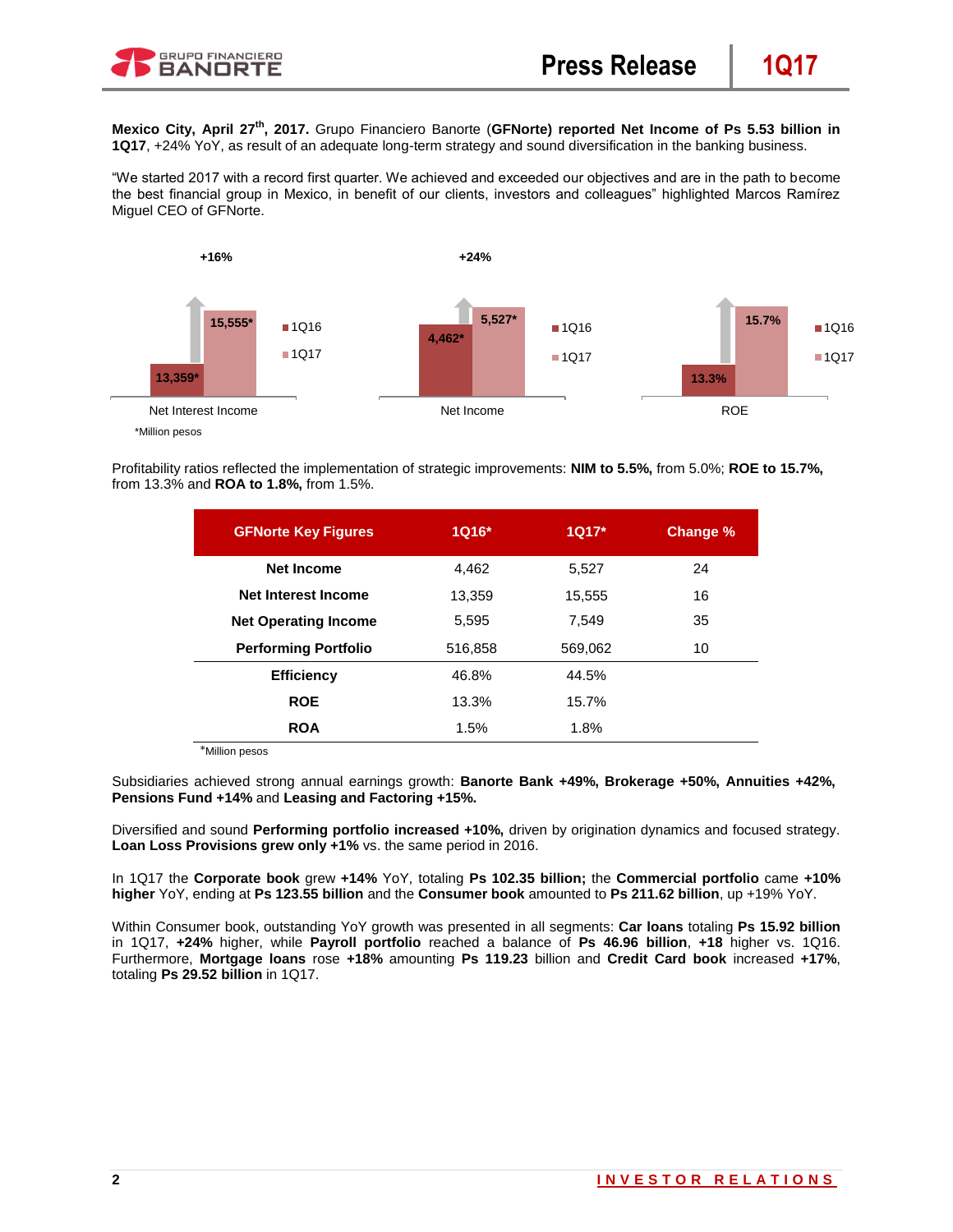

| <b>Consumer Portfolio</b> | 1Q16* | $1Q17*$ | Change % |
|---------------------------|-------|---------|----------|
| <b>Mortgage</b>           | 101   | 119     | 18       |
| Car                       | 13    | 16      | 24       |
| <b>Credit Card</b>        | 25    | 30      | 17       |
| <b>Payroll</b>            | 40    | 47      | 18       |
| <b>Total</b>              | 178   | 212     | 19       |

\*Billion pesos

**During the quarter asset quality and reserve coverage ratios improved, NPL Ratio** decreased YoY to **1.8%** in 1Q17 from 2.2%, while **Coverage Ratio** stood at **138%** in 1Q17 from 118% a year ago.

**Core deposits grew +13% vs. 1Q16,** to **Ps 541.75 billion** from Ps 478.18 billion a year ago. **Demand** deposits rose **+13%** and **Time** deposits increased **+15%.**

**Capital ratios** remained solid, at **16.59%** driven by an adequate equity management and sound growth in risk assets.

# **Recent Events**

## **1. INTER NATIONAL BANK**

On March 31, Banco Mercantil del Norte, S.A., Institución de Banca Múltiple, Grupo Financiero Banorte ("Banorte") finalized through INB Financial Corporation (subsidiary of Banorte) the sale of its ownership in the representative shares of Inter National Bank, in favor of a group of investors in the United States of America.

The aforementioned derives from the corporate restructuring process that Financial Group is going through; further information may be checked in Banorte's financial statements corresponding to 2016.

### **2. BANORTE WAS REAFFIRMED AS LEVEL II - DOMESTIC SYSTEMICALLY IMPORTANT FINANCIAL INSTITUTION**

In April Banorte was reaffirmed as Level II - Domestic Systemically Important Financial Institution by the National Banking and Securities Commission ("CNBV"), which highlights Banorte's importance in the Mexican Financial System.

The aforementioned derives from the annual review that the Board of the CNBV carries out based on Credit Institutions' information as of December 2016. Such designation implies that Banorte must maintain a capital buffer of 0.90 pp, to be constituted progressively in up to four years –due on December 31, 2019-, additional to the regulatory Capitalization Ratio ("CR") of 10.5%, this means that Banorte's minimum CR will amount to 11.4% at the end of 2019.

It's noteworthy that even though the CNBV will allow a progressive fulfillment, Banorte's CR was 16.59% as of March 31, 2017, so Banorte complies with the new requirement.

## **3. CREDIT RATINGS**

## Standard & Poor´s confirms ratings for Banco Mercantil del Norte and Casa de Bolsa Banorte Ixe

On March 8, Standard & Poor's ("S&P") confirmed Banorte long & short-term global and national scale ratings; moreover, S&P also ratified ratings for Casa de Bolsa Banorte Ixe, S.A. de C.V. ("Casa de Bolsa Banorte Ixe"). The outlook for the global scale remains negative, as a result of the sovereign's outlook, and for the national scale ratings stable.

The rating action derives from the bank's sound financial performance, mainly on its position in the banking system in terms of total deposits, the increasing presence in the retail segment, assets' quality and improvements in the efficiency ratio; as well as its strengthening in the internal capacity of capital generation.